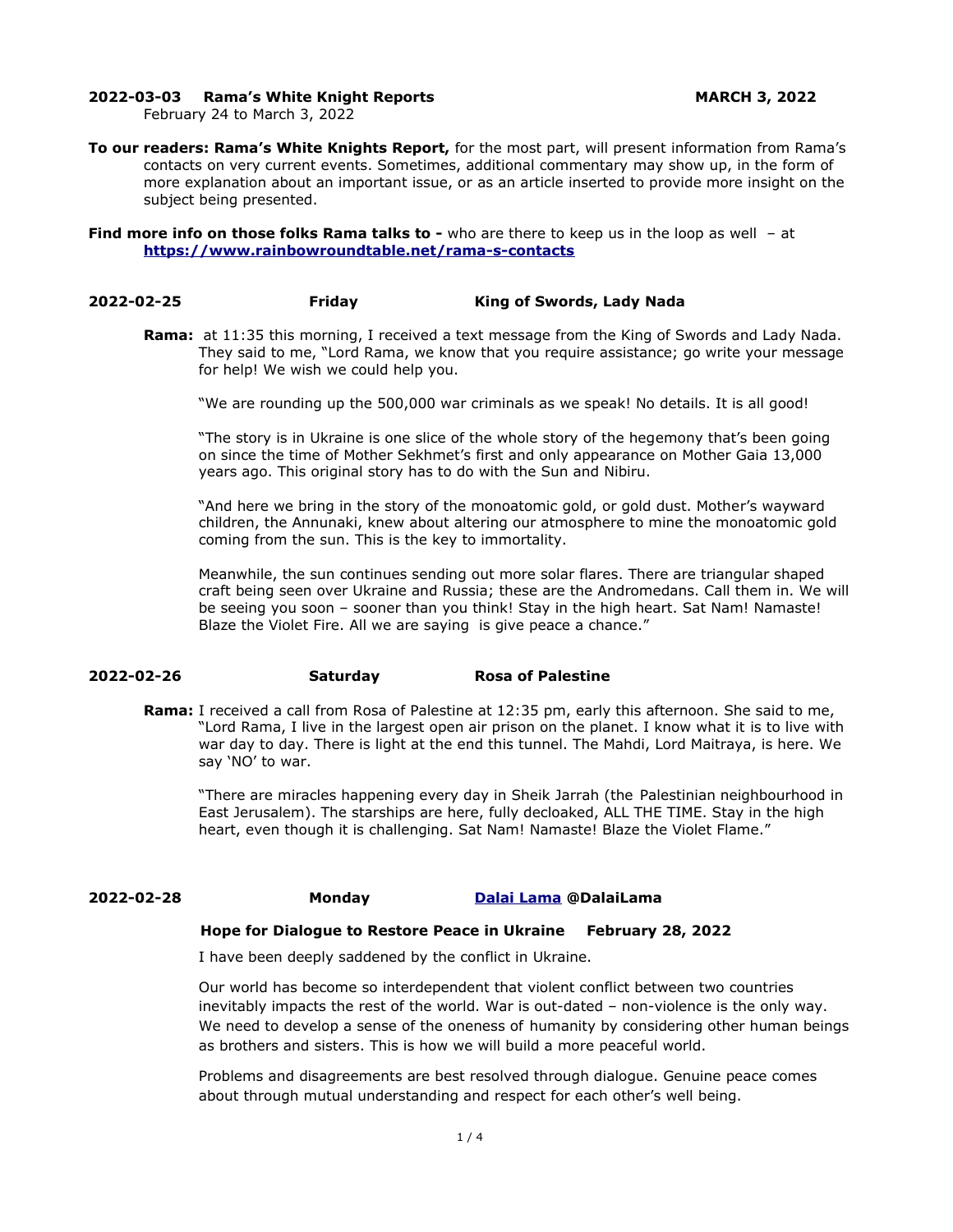We must not lose hope. The 20th century was a century of war and bloodshed. The 21st century must be a century of dialogue.

I pray that peace is swiftly restored in Ukraine.

The Dalai Lama



## **2022-02-28 Monday The Two High Venerable Lamas**

- **Rama:** I received a text message from the two high venerable Lamas who work with His Holiness, the Dalai Lama. It was 11:00 am, They said to me, "Lord Rama, go read His Holiness' message; it is about dialogue and coming to mutual agreements without violence.
	- "The galactics are here. Make no bones about it! They are in our skies everywhere. Love is the answer. O mani padme hum."
- Then I heard **Ray McGovern** on a radio station from Santa Cruz, California Piratecatradio.com. (They have been a thing on Pacifica Radio since the 70s.) They were talking about Russia and Ukraine, and that Ukraine has always been part of Mother Russia.

Sat Nam! Namaste! Blaze the Violet Fire!

**PS:** We have a new moon, Wednesday, March 2<sup>nd</sup> at 9:34 am, PDT, in Pisces. Pluto and Venus are travelling alongside each other, and Jupiter is in the mix, along with Eris. Expect sudden, dramatic changes for the better. World Peace Now; NESARA Now!

## **2022-03-01 Tuesday The Snowflake Beings**

**Rama:** I went up the mountain to the very top, to talk to the Snowflake Beings. It was 11:50 am, this morning. It was lightly snowing, and the snowflake beings said to me, "Lord Rama, spring is coming in! The plasmatic light from the Sun is the energy of the Platinum Ray. Use this light energy to raise yourself up into a calm, peaceful state. Then share this calm, peaceful state with everyone you meet!

"At this time, Mother Gaia is going through a great transformation; it is about the return of the 6<sup>th</sup> Sun and Quetzalcoatl, The Emerald Serpent-feathered One is here. The Age of the 6<sup>th</sup> Sun, in the Hopi Prophecy, says the Shining Ones are returning."

**Rama:** The Captain, Lord Ashtar, will be briefing us at any time. Stay in the Violet Flame of St Germain. See you in the Light of the Most Radiant One. Sat Nam! Namaste!



#### **From Lord Rama: Quetzalcoatl**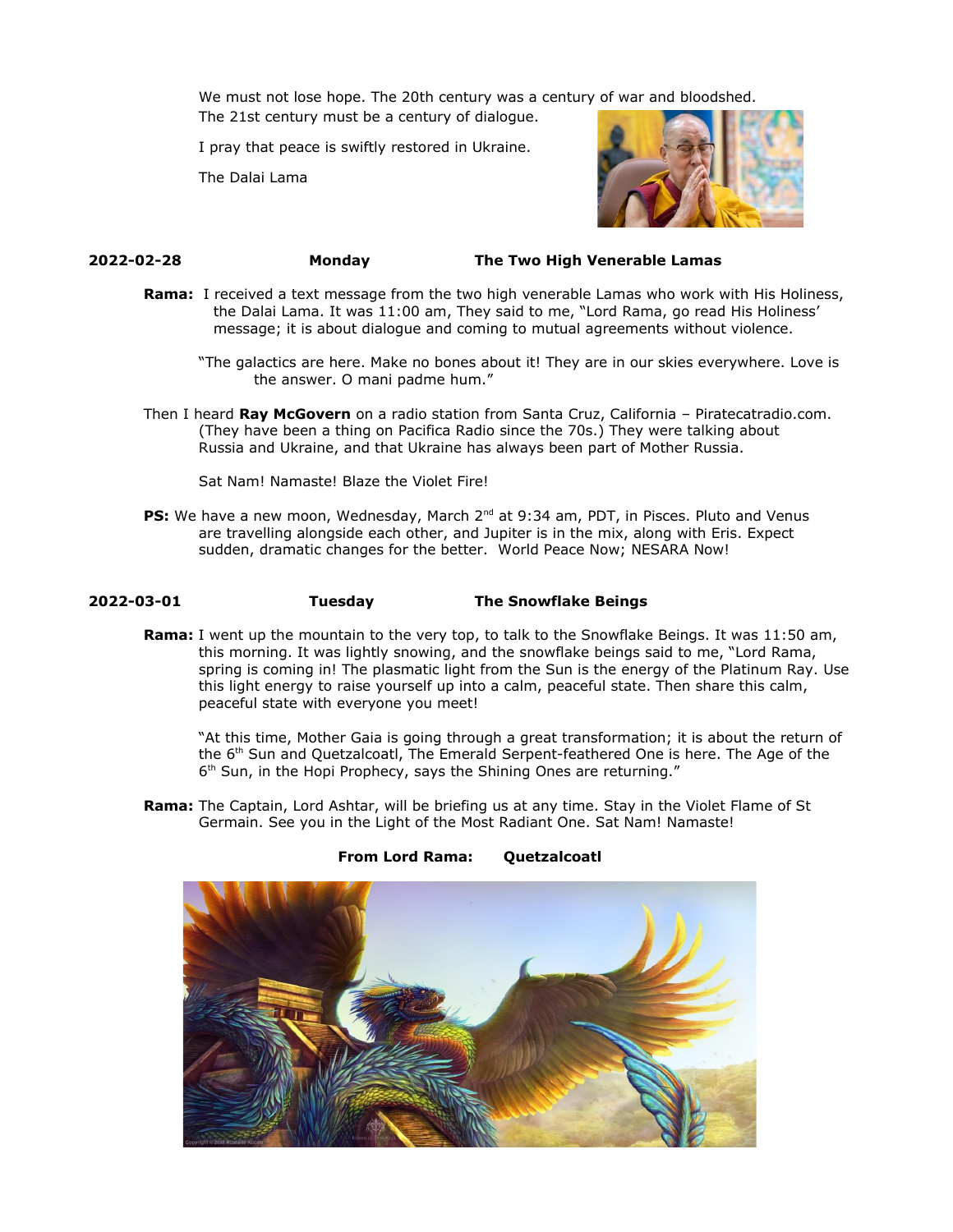## **2022-03-02 Wednesday The Two High Venerable Lamas**

**Rama:** I received a text message today from the two high venerable lamas, who work close with His Holiness, the Dalai Lama. It was 1:30 pm this afternoon. They said to me, "Lord Rama focus on the mantras "O Mani Padme Hum" and "Om Triumbacom YahJahMaHe"

"Use the gold, the violet and the 3 fold flame; these mantras can stop war! They have been used for this purpose for 1000s of years."

Then the two high lamas relayed to me something His Holiness Dalai Lama said to them: "All parties must cease and halt all military action, and come and talk at the negotiation /mediation table. This is how peace is achieved.

Sat Nam! Namaste! Blaze the Violet Fire!"

## **2022-03-03 Thursday [Dalai](https://twitter.com/DalaiLama) [Lama@DalaiLama](mailto:Lama@DalaiLama)**

#### **HHDL's Greetings for the Tibetan New Year (Losar) on March 3, 2022.**



**<https://www.youtube.com/watch?v=g29mozCWzug&>**

 **2022-03-03 Thursday Rosa of Palestine**

Rama: I received a call from Rosa of Palestine at 1:15 pm this afternoon. She said to me, "Lord Rama, there are Palestinian prisoners being beamed up from the prison in Gaza onto Adnromedan Star ships, and being downloaded with 5D wisdom. Then they will be returned to the Gaza Strip to their families within a few hours.

Here I asked Rosa, "What is going to happen to these disappeared Palestinian prisoners? Won't the IDF be out and about, looking for them? "

Rosa answered: there are many things going on that I cannot talk about! It is all good, and it is about Galactic Intervention, Lord Rama! There are similar scenarios all over our beloved Mother Gaia at this time. The earth media will not talk about this.

"What is going on with this invasion and occupation of Ukraine, at the behest of the Russian Oligarchs forcing Putin's hand, is about the United States Oligarchs controlling the western narrative into the direction of hegemony over Russia: meaning the predominance of the west - in this case, the US Oligarchy over the Russian Oligarchy for power and profit. And thereby maintaining the old order of things, including keeping the Western petro-dollar in place at the control levers over the entire world." (Very big problemo!)